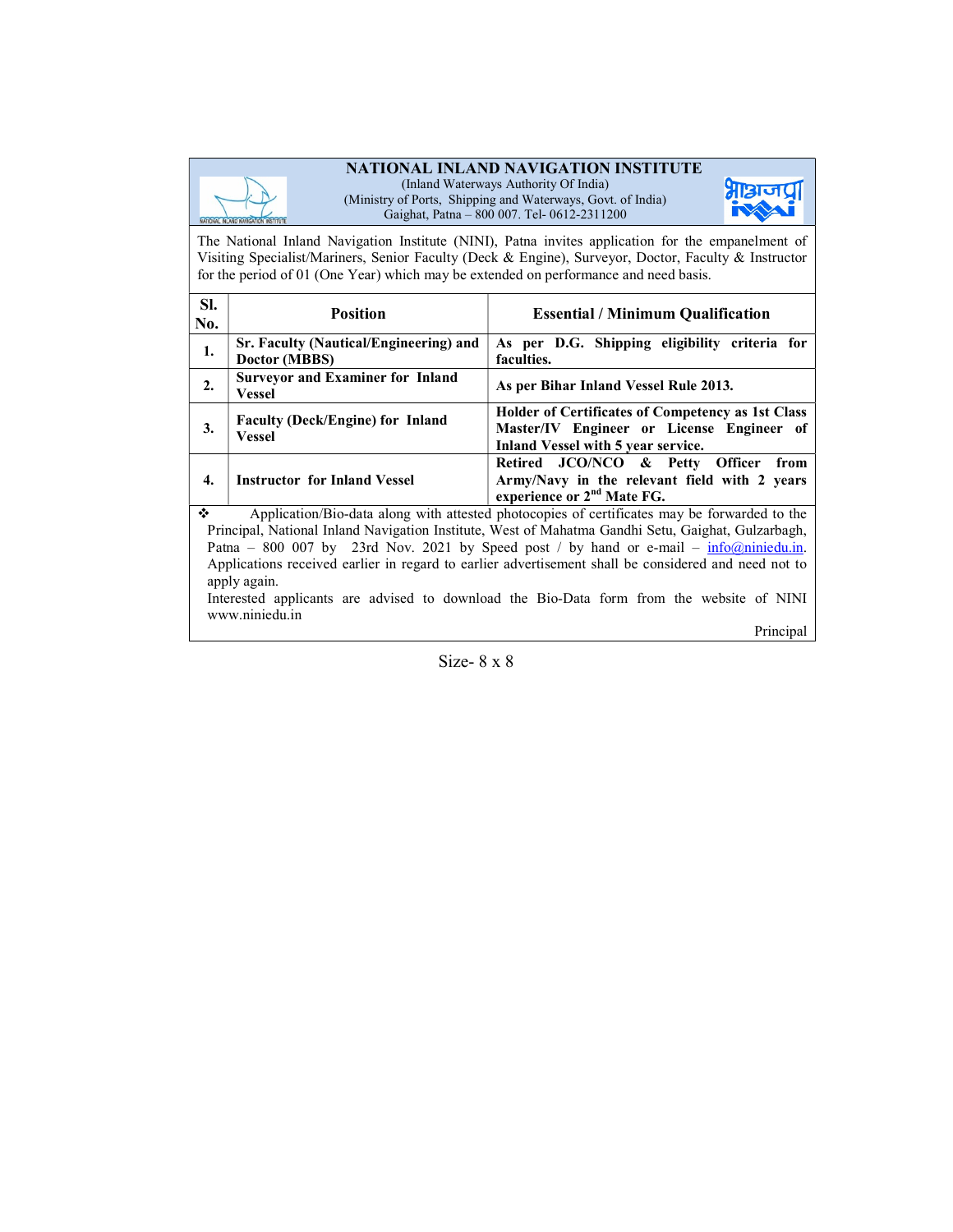

NATIONAL INLAND NAVIGATION INSTITUTE

# APPLICANT'S (BIO- DATA/ RESUME)

### **FOR THE EMPANELMENT OF VISITING SPECIALIST / MARINERS, SURVEYOR, DOCTOR, SENIOR FACULTY, FACULTY & INSTRUCTOR (DECK & ENGINE)**

| Capt./Dr./Mr./Mrs./Miss                                                           |  |                                                                                                     |  |  |  |
|-----------------------------------------------------------------------------------|--|-----------------------------------------------------------------------------------------------------|--|--|--|
|                                                                                   |  |                                                                                                     |  |  |  |
|                                                                                   |  |                                                                                                     |  |  |  |
|                                                                                   |  | Passport No. _________________ Date & Place of Issue ____________________Valid till _______________ |  |  |  |
|                                                                                   |  |                                                                                                     |  |  |  |
|                                                                                   |  |                                                                                                     |  |  |  |
|                                                                                   |  |                                                                                                     |  |  |  |
|                                                                                   |  |                                                                                                     |  |  |  |
|                                                                                   |  |                                                                                                     |  |  |  |
|                                                                                   |  | Number of Children ___________________ Name / Age: ______________________________                   |  |  |  |
|                                                                                   |  |                                                                                                     |  |  |  |
|                                                                                   |  |                                                                                                     |  |  |  |
|                                                                                   |  |                                                                                                     |  |  |  |
| Member of Professional bodies / Organization(s): ________________________________ |  |                                                                                                     |  |  |  |
|                                                                                   |  |                                                                                                     |  |  |  |
| Shore Experience                                                                  |  |                                                                                                     |  |  |  |
|                                                                                   |  |                                                                                                     |  |  |  |
| Contributions which can be made to the institute: ______________________________  |  |                                                                                                     |  |  |  |
|                                                                                   |  |                                                                                                     |  |  |  |